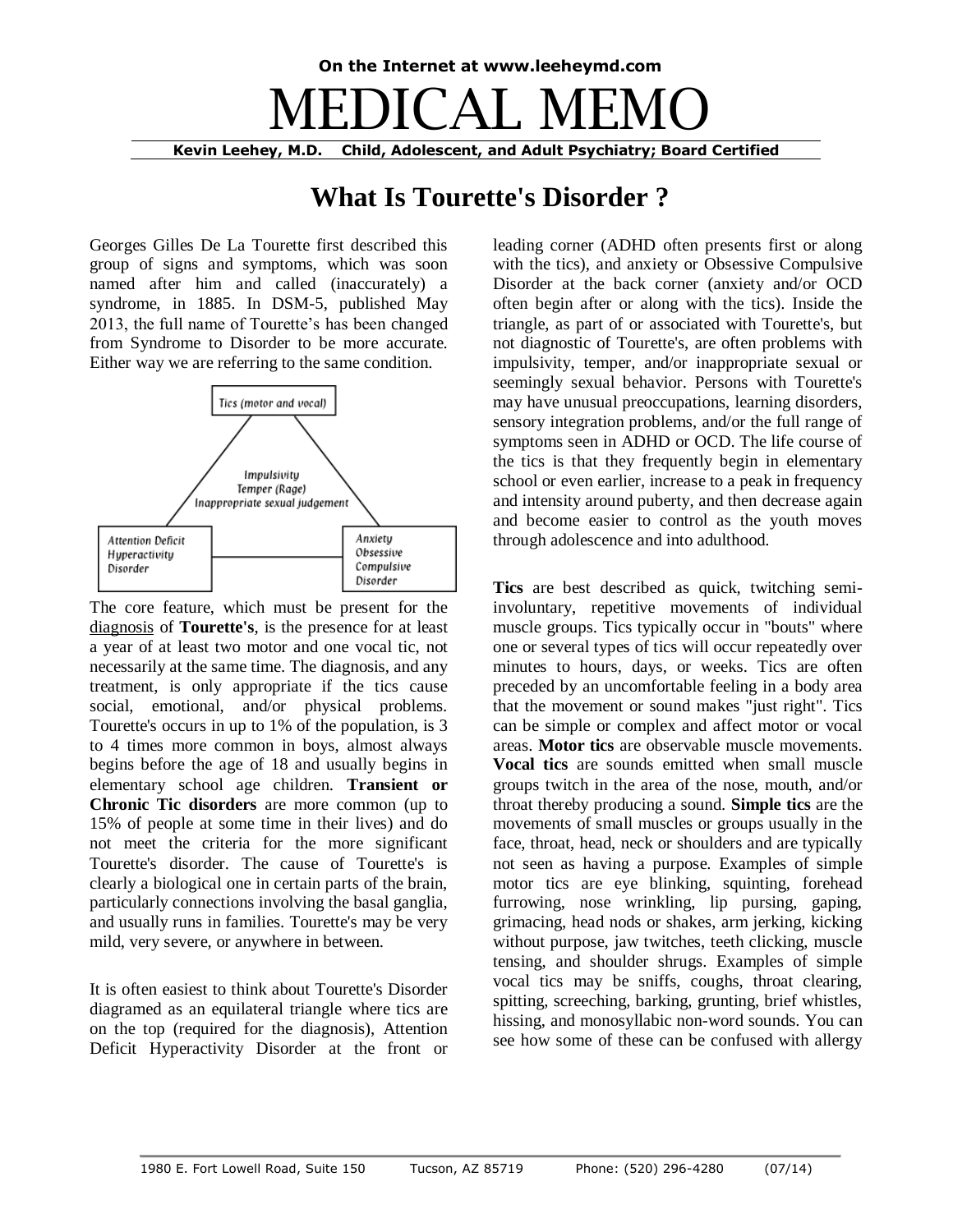or other health symptoms. **Complex tics** are bigger more purposeful seeming movements or sounds that often involve more muscle groups or combining sounds. Examples of complex tics may include gyrating, twisting, hopping, uttering or repeating words, touching, throwing, biting oneself, repeating short phrases like, "oh boy", "all right", " you're fat", etc. **Coprolalia** is the use of obscene or other socially inappropriate words or phrases in a complex tic. Persons with the coprolalia of Tourette's generally try to avoid such expressions or bury them in hidden ways. It is important to remember that most nail biting, scab picking name calling, and cussing generally have nothing to do with Tourette's. In fact, I usually do not count possible complex tics toward the diagnosis of Tourette's unless I am convinced of the presence of simple tics, as well.

Tics are semi involuntary. This is confusing to many parents before they understand Tourette's. When told to stop that irritating repetitive grimace, squint, sniff, cough, etc their child can do so, for a while, minutes, even hours. But it comes back. Parents may note the child has more tics when stressed or when nervous or anxious or excited. Frequently the child suppresses the tic at the doctor's office or at school, seeming to release it with a vengeance later or at home. The type or muscle group affected by a tic often changes with time.

Anxiety, worry, stress or anticipation of a stressful situation may worsen or bring out tics. Intense concentration such as playing a video game or doing difficult task or homework may increase tics due to anxiety/stress or even decrease tics due to distraction or muscle movement.

Recent studies have shown that at least a few cases of Tourette's and OCD are caused or worsened indirectly by certain strep infections. These are known as PANDAS. An infection by beta hemolytic group A streptococcus (most commonly "strep throat") causes the body to develop an antibody auto-immune response to attack the strep bacteria. A few weeks later, these antibodies may attack certain cells in the body they confuse with strep, thereby causing illness. This occurs in Scarlet

Fever, Rheumatic Fever, post-streptococcal Glomerulonephritis, and Sydeham's Chorea depending on whether the skin, heart, kidney, or brain are affected, respectively. When certain areas of the brain are affected tics and/or obsessions and compulsions can result, usually temporarily. Certain severely or repetitively affected individuals may benefit from continually taking penicillin for prevention or using certain other more involved means to decrease the problematic antibodies.

**Medication Treatment** for Tourette's requires first considering whether or not the tics or associated problems are currently causing enough distress to warrant treatment. Then, one must consider what is the target symptom(s) and how might treating that symptom (eg, tics or attention or impulsivity or anxiety, obsessions and compulsions, etc.) affect other symptoms. For example, if we treat attention deficit symptoms with the usual stimulant medicines we may worsen tics while not helping obsessions at all. Treatment may require multiple interventions as described in the Four Point Treatment Plan I laid out in my ADHD information packet. The most commonly used first line **medicines** to treat tics are guanfacine (Tenex, Intuniv) or clonidine (Kapvay), with guanfacine having better duration, less sedation, and equal benefit for impulsivity and attention. The most powerful anti-tic medicines are all dopamine blockers (antipsychotics) though they are not used for that in Tourette's. Pimozide (Orap) has been shown in a good study to be better than the prior first choice haloperidol (Haldol) with risperidone (Risperdal) and other "atypicals" being good options. Each of these are very good for tics, impulsivity, and rage but do little for ADHD or OCD. The "antipsychotics" are usually monitored for reversible parkinson's like side effects and possibly irreversible Tardive Dyskinesia if they are kept long term. Pimozide may be monitored for possible heart rhythm effects. When problematic tics, ADHD, and OCD occur together in more severe Tourette's a combination of medicines and other treatments, as in my four point plan, is often best. This can generally be done quite safely and with good benefit.

**Therapy** options include **CBT** (Cognitive Behavioral Therapy)**, Relaxation techniques**, and **Habit Reversal. CBIT** (Comprehensive Behavioral Intervention for Tics) is a new therapy approach